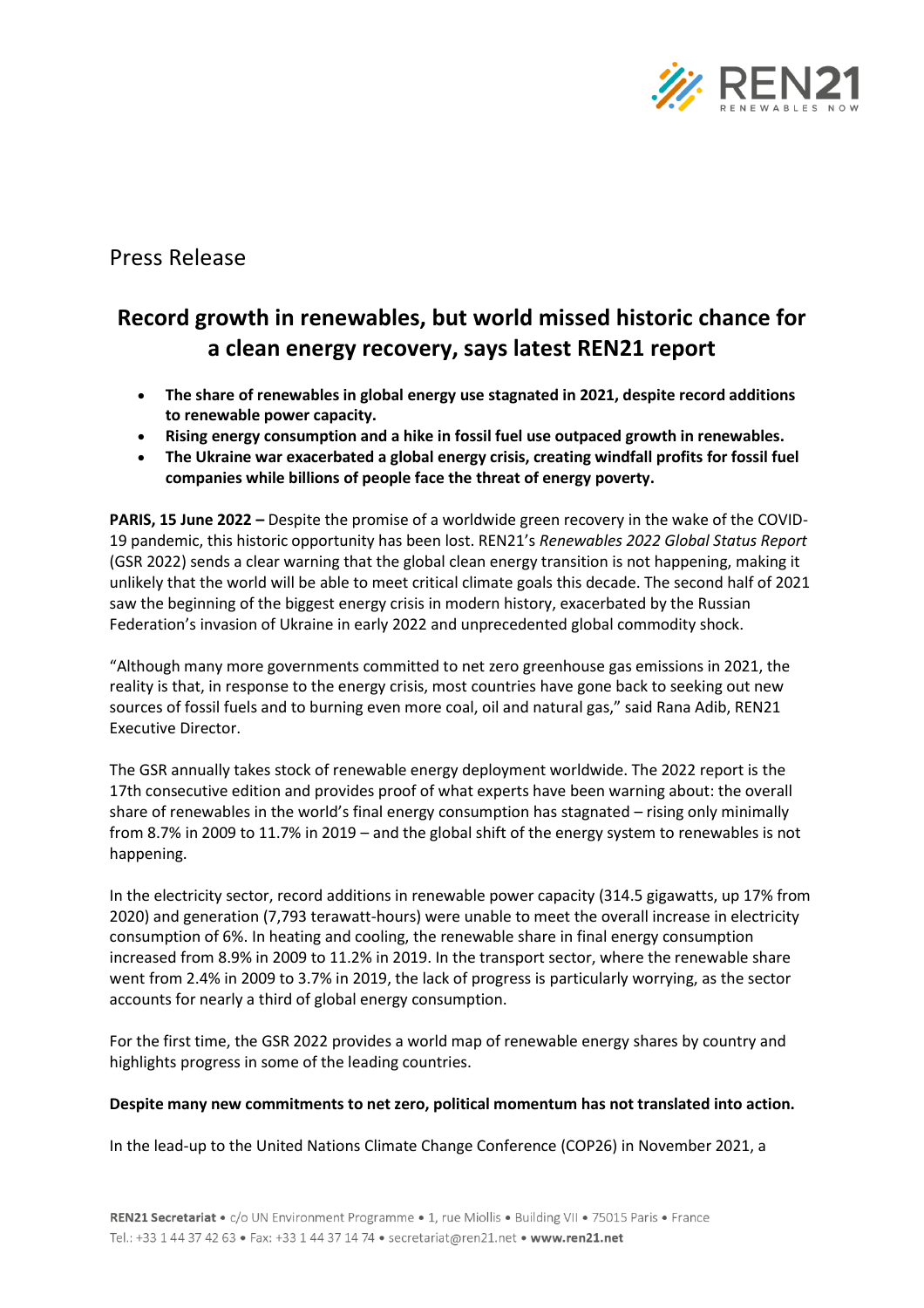

record 135 countries pledged to achieve net zero greenhouse gas emissions by 2050. However, only 84 of these countries had economy-wide targets for renewable energy, and only 36 had targets for 100% renewables. For the first time in the history of UN climate summits, the COP26 declaration mentioned the need to reduce coal use, but it failed to call for targeted reductions in either coal or fossil fuels.

The GSR 2022 makes clear that meeting countries' net zero pledges will require massive efforts, and that the momentum associated with COVID-19 has passed untapped. Despite important green recovery measures in many countries, the strong economic rebound in 2021 – with global real gross domestic product (GDP) growing 5.9% – contributed to a 4% rise in final energy consumption, offsetting the growth of renewables. In China alone, final energy consumption rose 36% between 2009 and 2019. Most of the increase in global energy use in 2021 was met by fossil fuels, resulting in the largest surge in carbon dioxide emissions in history, up more than 2 billion tonnes worldwide.

#### **The collapse of the old energy order threatens the global economy.**

The year 2021 also marked the end of the era of cheap fossil fuels, with the largest spike in energy prices since the 1973 oil crisis. By the end of the year, gas prices reached around ten times the 2020 levels in Europe and Asia and tripled in the US, leading to a spike in wholesale electricity prices in major markets by the end of 2021. The Russian's Federation's invasion of Ukraine deeply aggravated the unfolding energy crisis, causing an unprecedented commodity shockwave that weighed heavily on global economic growth, rattling the more than 136 countries that are reliant on fossil fuel imports.

"The old energy regime is collapsing before our eyes – and with it, the global economy," said Adib. "Yet crisis response and climate goals must not be in conflict. Renewables are the most affordable and best solution to tackle energy price fluctuations. We must boost the share of renewables and make them a priority of economic and industrial policy. We can't fight a fire with more fire."

#### **Renewables offer the chance for greater justice and energy autonomy.**

Russian threats to halt critical exports of natural gas and oil, particularly to Europe, have underscored the urgency of transitioning to renewables. To address the crisis, the European Union and national and local governments have updated clean energy targets and pushed numerous measures to accelerate the energy transition, yet they also continue to resort to old recipes. Although some countries, such as the United Kingdom, have announced new taxes on energy majors, most countries have simultaneously enacted new subsidies on fossil fuels. The coal, oil and natural gas industries have been the main beneficiary of the energy crisis and governments' responses, gaining both profits and influence.

The GSR 2022 documents that despite renewed commitments to climate action, governments still opted to provide subsidies for fossil fuel production and use as their first choice to mitigate the effects of the energy crisis. Between 2018 and 2020, governments spent a whopping USD 18 trillion –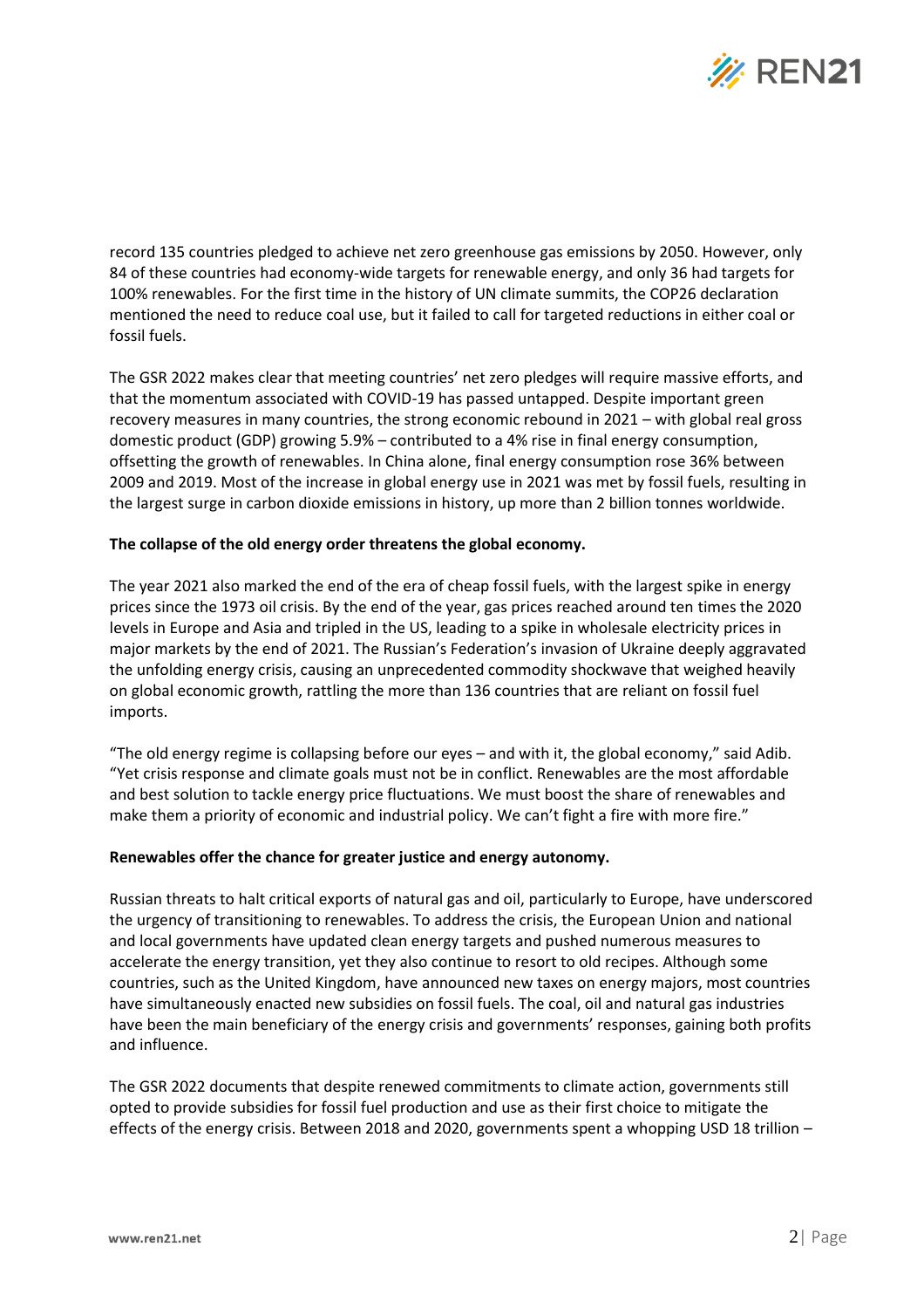

7% of global GDP in 2020 – on fossil fuel subsidies, in some cases while reducing support to renewables (as in India).

This trend reveals a worrying gap between ambition and action. It also ignores the many opportunities and benefits from transitioning to a renewable-based economy and society, including the ability to achieve more diversified and inclusive energy governance through localised energy generation and value chains. Countries with higher shares of renewables in their total energy consumption enjoy greater energy independence and security.

"Instead of putting renewables on the back burner and relying on fossil fuel subsidies to reduce people's energy bills, governments should directly finance the installation of renewable energy technologies in vulnerable households. In the end, the renewable energy path will come out cheaper, despite the upfront investment," said Adib.

"We call for short- and long-term targets and plans to shift to renewable energy, coupled with clear end-dates for fossil fuels," said REN21 President, Arthouros Zervos. "The uptake of renewables must be a key performance indicator across all economic sectors."

"The energy transition is our lifeline," said Spanish Vice President and Minister for the Ecological Transition and Demographic Challenge, Ms Teresa Ribera. "It will enable innovative business models and forms of organisation, transform value chains, redistribute economic power and shape governance in new, more people-centered ways. With the right investments in technology, renewables are the only energy sources offering every country in the world a chance for greater energy autonomy and security."

#### **About REN21 and the** *Renewables 2022 Global Status Report*

REN21 is the only global community of renewable energy actors from science, academia, governments, non-governmental organisations and industry across all renewable energy sectors. Our community is at the heart of our data and reporting culture. All of our knowledge activities, including the *Renewables 2022 Global Status Report*, follow a unique reporting process that has allowed REN21 to be globally recognised as a neutral data and knowledge broker. All REN21 documents carrying the REN21 stamp have been produced according to a six-pillar process:

- Developing **data collection** methods that build on a global multi-stakeholder community of experts from diverse sectors, enabling access to dispersed data and information that frequently are not consolidated and are difficult to collect.
- Consolidating formal (official) and informal (unofficial/unconventional) data gathered from a wide range of sources in a collaborative and transparent way (e.g., by using extensive referencing).
- Complementing and validating data and information in an open **peer-review** process.